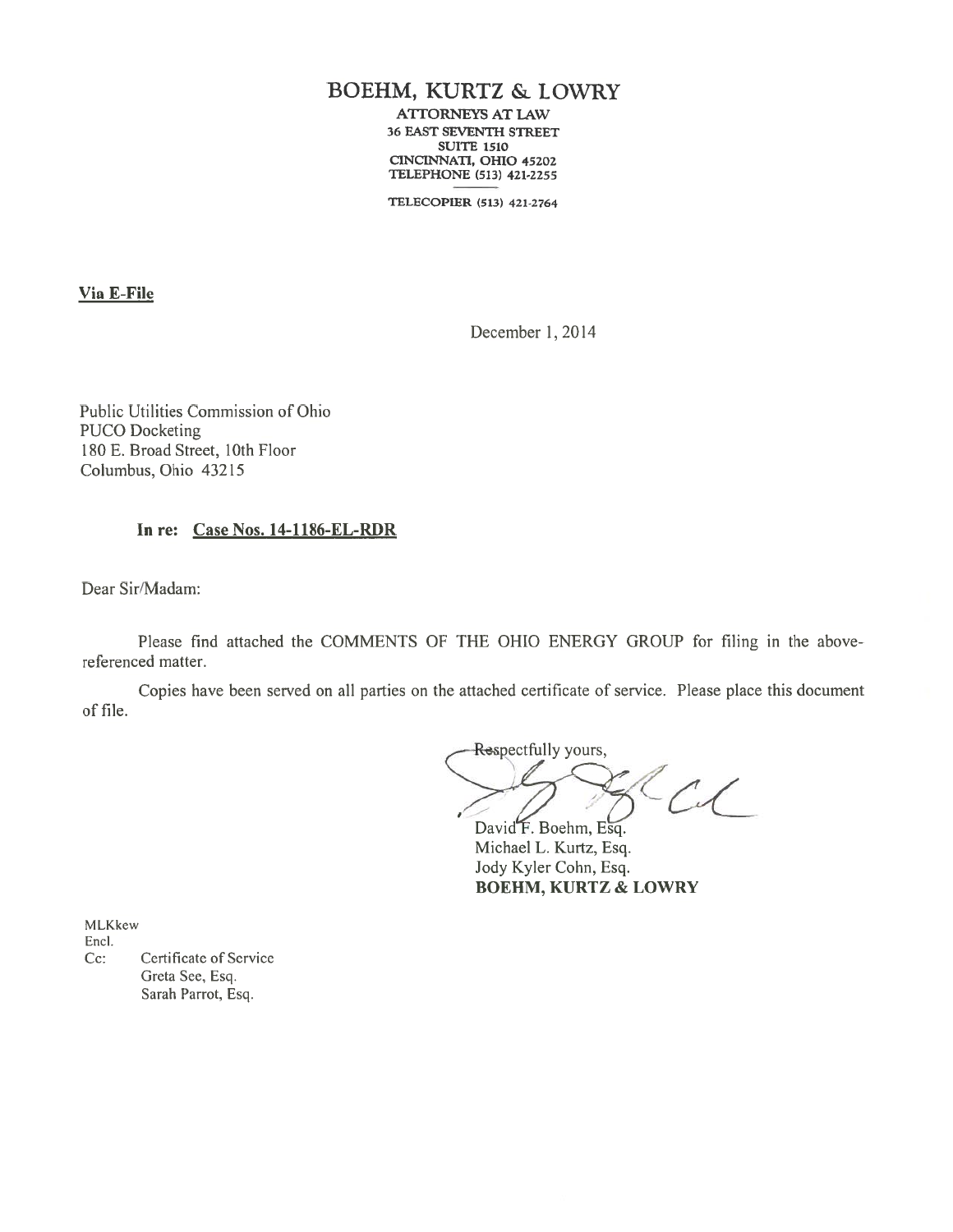#### BEFORE THE PUBLIC UTILITIES COMMISSION OF OHIO

In the Matter of the Application of Ohio Power : Case No. 14-1186-EL-RDR Company to Adopt <sup>a</sup> Final Implementation Plan for the Retail Stability Rider.

## COMMENTS OF THE THE OHIO ENERGY GROUP

The Ohio Energy Group ("OEG") hereby submits these Comments in response to the July 8, 2014 Application filed by Ohio Power Company ("AEP Ohio" or "Company") in the above-captioned proceeding. In its Application, AEP Ohio proposes to continue the \$4/MWh Retail Stability Rider ("RSR") beyond May 31, 2015 in order to recover the Fixed Resource Requirement ("FRR") capacity costs deferred as <sup>a</sup> result of the Commission's July 2, 2012 Opinion and Order in Case No. 10-2929-EL-UNC ("Capacity Case Order").<sup>1</sup> OEG's recommendations with respec<sup>t</sup> to AEP Ohio's proposal are set forth below.

#### I. If the Commission Approves AEP Ohio's Proposal to Continue the Retail Stability Rider, Then Beginning June 1, 2015 It Should Modify the Way That Retail Stability Rider Costs Are Allocated to and Recovered from Business Customers.

If AEP Ohio's proposal in this proceeding is approved, 100% of the costs recovered through the RSR as of June 1, 2015 would be capacity costs. Consequently, those RSR costs should be allocated among the business customer rate schedules on the basis of demand and should be recovered from those rate schedules through <sup>a</sup> demand charge when possible. Such an approach properly recognizes cost-of-service differentials and is consistent with principles of cost causation. OEG proposes no change to the RSR allocation and collection methodology for the residential or small service classes. Our proposal is also revenue-neutral to AEP Ohio.

<sup>&</sup>lt;sup>1</sup> Application at 3.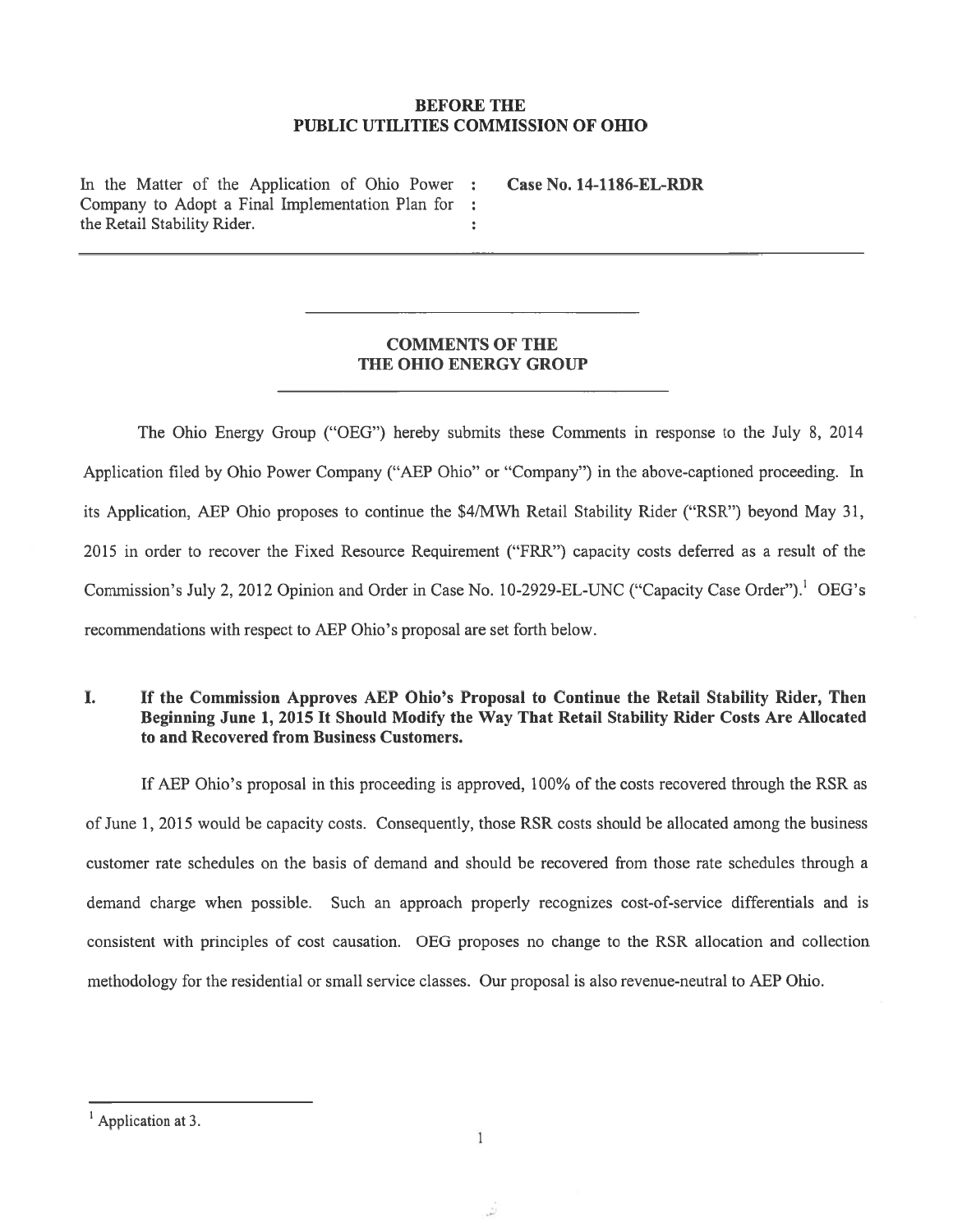In AEP Ohio's previous ESP case,<sup>2</sup> the Commission approved the Company's proposal to establish the RSR, finding that it "promotes stable retail electric service prices and ensures customer certainty regarding retail electric service."<sup>3</sup> The level of revenue that AEP Ohio could collect through the RSR over the ESP period - \$508 million -was calculated to help the Company meet an \$826 million annual revenue target after taking into account four factors: retail non-fuel generation revenues, competitive retail electric service capacity revenues, auction capacity revenues, and a credit for shopped load.<sup>4</sup> The RSR revenue requirement is currently allocated to and collected from customers in AEP Ohio's service territory through <sup>a</sup> two-step process. In the first step, the RSR costs are allocated on the basis of demand (using the 5 CP method) among four broad categories of customers: 1) residential; 2) small general service (rate schedules GS-l and FL); 3) lighting (rate schedules AL/OL and SL); and 4) business (rate schedules GS-2, GS-3, GS-4, SBS, EHG, EHS, and SS).<sup>5</sup> In the second step, AEP Ohio collects the RSR costs from these four broad categories of customers through an energy charge.<sup>6</sup>

While the current RSR allocation and collection approach may have been appropriate during the ESP period, continuing that approach beyond May 31, 2015 is unreasonable. During the ESP period, the RSR charge collected <sup>a</sup> host of various items, which included energy and capacity costs. In contrast, beginning June 1, 2015, 100% of the costs collected through the RSR would be capacity costs incurred by AEP Ohio to provide FRR service from August 8, 2012 through May 31, 2015. Those capacity costs stem from Commission's Capacity Case Order, which established <sup>a</sup> "state compensation mechanism" for AEP Ohio's FRR capacity service under which the Company would defer the difference between <sup>a</sup> cost-based capacity rate of \$188.88/MW-day and the adjusted PJM RPM capacity rates in effect from August 8, 2012 through May 31, 2015. AEP Ohio now seeks to collect all of those deferred FRR capacity costs through the RSR charge beginning June 1, 2015. Accordingly, <sup>g</sup>iven that 100% of the deferred costs collected through the RSR as of June 1, 2015 would be specifically related to providing capacity service, cost causation principles dictate that those costs should be allocated and recovered on the basis of demand. Consequently, AEP Ohio's current RSR allocation and collection approach for business customers should be modified if the RSR is approved to continue beyond May 31, 2015.

 $2$  Case No. 11-346-EL-SSO ("ESP II").

ESP II, Opinion & Order (August 8, 2012) ("ESP II Order") at 31.

<sup>&#</sup>x27;' Id. at 34-35.

<sup>&</sup>lt;sup>5</sup> Direct Testimony of David M. Roush, ESP II Case (March 30, 2012) at 12:14-16; Exhibit DMR-3.

<sup>6</sup> Direct Testimony of David M. Roush, ESP II Case (March 30, 2012) at 12:18-20; Exhibit DMR-3.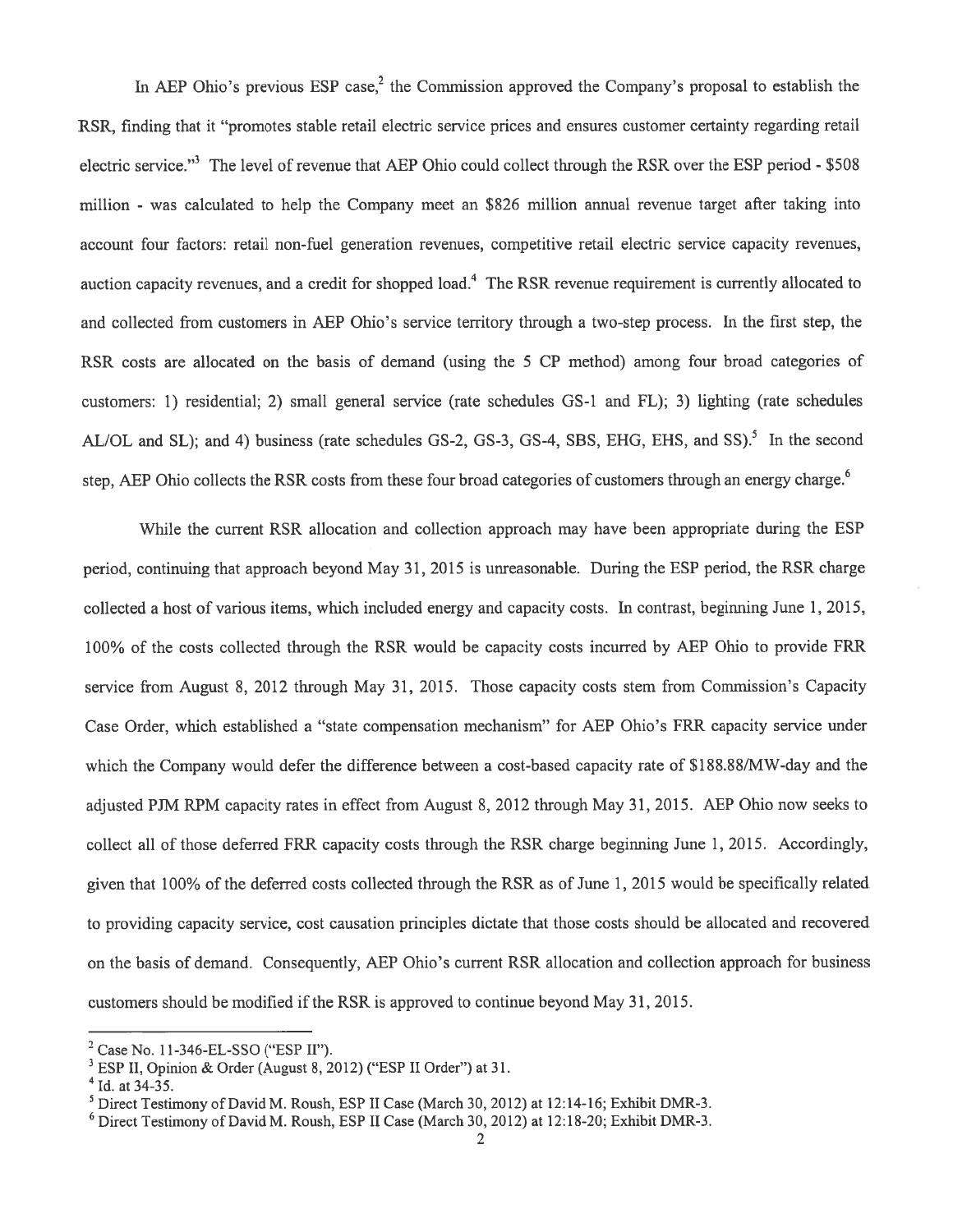Beginning June 1, 2015, the RSR costs should be allocated to and recovered as follows: First, AEP Ohio should continue to allocate the total RSR revenue requirement between the four broad categories of customers on <sup>a</sup> 5 CP basis, and it should continue RSR recovery from the residential and small service classes exactly as it does now. Second, AEP Ohio should further allocate the RSR costs assigned to the business rate schedules (e.g. GS-2, GS-3, GS-4, etc.) on <sup>a</sup> demand basis (using the PJM 5 Peak Load Contribution method). Finally, AEP Ohio should collect the RSR costs from the demand-billed business rate schedules through <sup>a</sup> demand charge.

OEG's recommended modifications to the RSR allocation and collection approach beginning June 1, 2015 are summarized in the chart below:

| <b>Rate Schedule(s)</b>             | <b>Recommended Modification to RSR</b><br><b>Allocation/Collection Approach</b>                                                               |
|-------------------------------------|-----------------------------------------------------------------------------------------------------------------------------------------------|
| Residential                         | No Change                                                                                                                                     |
| <b>GS-1, FL</b>                     | No Change                                                                                                                                     |
| AL/OL, SL                           | No Change                                                                                                                                     |
| GS-2, GS-3, GS-4, SBS, EHG, EHS, SS | Allocate RSR costs among each rate schedule<br>on a 5 PLC basis; Recover costs through<br>demand charge if rate schedule is demand-<br>billed |

OEG's recommended approach will have no impact on residential, small general service, or lighting customers. Our recommendation is also revenue-neutral to AEP Ohio. However, adoption of OEG's approach is necessary to properly recognize cost-of-service differentials within the business customer rate schedules and to uphold principles of cost causation.

### II. If the Commission Determines That Retail Stability Rider Costs Should Be Allocated Among Customer Classes Based Upon Shopping Statistics, Then the Commission Should Require AEP Ohio to Treat Reasonable Arrangements Customers as <sup>a</sup> Separate Class for Purposes of Cost Allocation in Order to Ensure Proportionate Treatment for Those Customers.

One proposal raised in AEP Ohio's previous ESP case was that the deferred capacity costs resulting from the Capacity Case Order should be allocated to the customer classes based upon that each class' share of shopping kWh sales.<sup>7</sup> The Commission rejected this argument.<sup>8</sup> However, it is possible that parties will seek to resurrect

<sup>&</sup>lt;sup>7</sup> ESP II Order at 30; ESP II Case, Entry on Rehearing (January 30, 2013)("ESP II Rehearing Entry") at 25.

<sup>8</sup> ESP II Order at 37; ESP II Rehearing Entry at 25-26.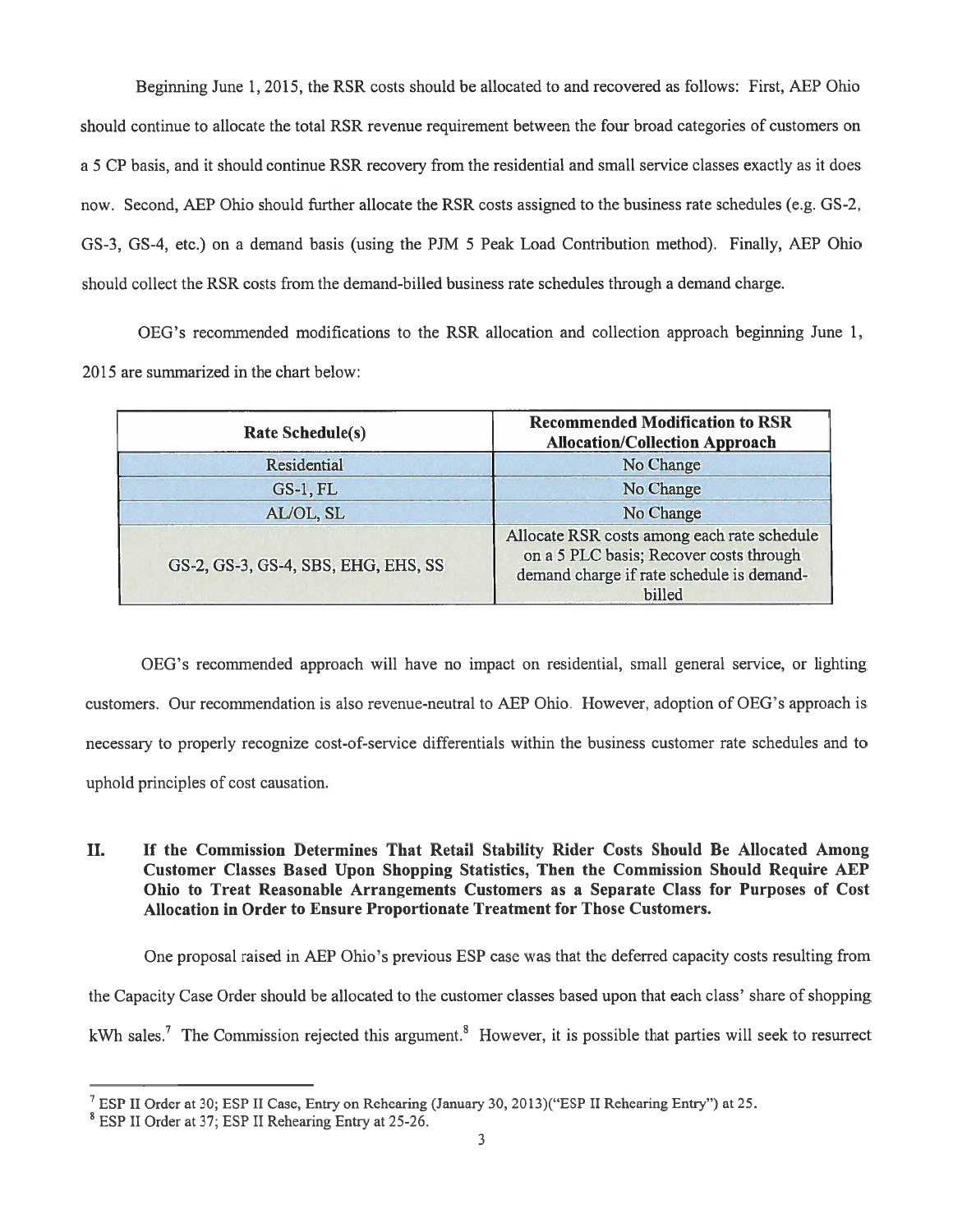that allocation argument in this proceeding. If the Commission changes its mind with respect to that argument and adopts such an allocation for the deferred capacity costs at issue in this proceeding, then the Commission should require AEP Ohio to treat customers with approved reasonable arrangements as <sup>a</sup> separate class for purposes of the RSR cost allocation. This will ensure that reasonable arrangemen<sup>t</sup> customers pay only their proportionate share of the RSR costs without unfairly subsidizing other business customers. Forcing reasonable arrangemen<sup>t</sup> customers to pay <sup>a</sup> disproportionate share of RSR costs beginning June 1, 2015 could frustrate the economic development objectives behind their reasonable arrangements.

In an ideal world, each customer in AEP Ohio's service territory (including tens of thousands of nonshopping residential customers) would be required to pay only the deferred capacity costs actually caused by that customer's choice to shop during the capacity deferral period. If <sup>a</sup> customer did not shop during the capacity deferral period, then they would not be required to pay any of AEP Ohio's proposed RSR charge beginning June 1, 2015. But <sup>a</sup> requirement that AEP Ohio determine each and every customer in its service territory who shopped during the capacity deferral period and allocate to that customer only the RSR costs actually caused by that customer would be very difficult, if not impossible, to administer. However, it is much simpler to achieve this result when examining <sup>a</sup> narrow category of customers, such as reasonable arrangemen<sup>t</sup> customers whose accounts can be tracked easily. The Commission has already determined that these customers should be treated differently than others when it determined that reasonable arrangements with the utility were necessary and appropriate in the first place. It therefore makes sense for AEP Ohio to continue to treat those reasonable arrangemen<sup>t</sup> customers as distinct by making them <sup>a</sup> separate class for purposes of RSR cost allocation beginning June 1,2015.

Under OEG's proposal, AEP Ohio would examine whether any of its customers with approved reasonable arrangements shopped during the capacity deferral period. If <sup>a</sup> particular reasonable arrangemen<sup>t</sup> customer did not shop during the capacity deferral period, then that reasonable arrangemen<sup>t</sup> customer would not be allocated any RSR costs beginning June 1, 2015. However, if <sup>a</sup> reasonable arrangemen<sup>t</sup> customer did shop during the capacity deferral period, then that customer would pay precisely the amount of RSR costs that it caused AEP Ohio to incur back to the Company beginning June 1, 2015. For example, if <sup>a</sup> reasonable arrangemen<sup>t</sup> customer's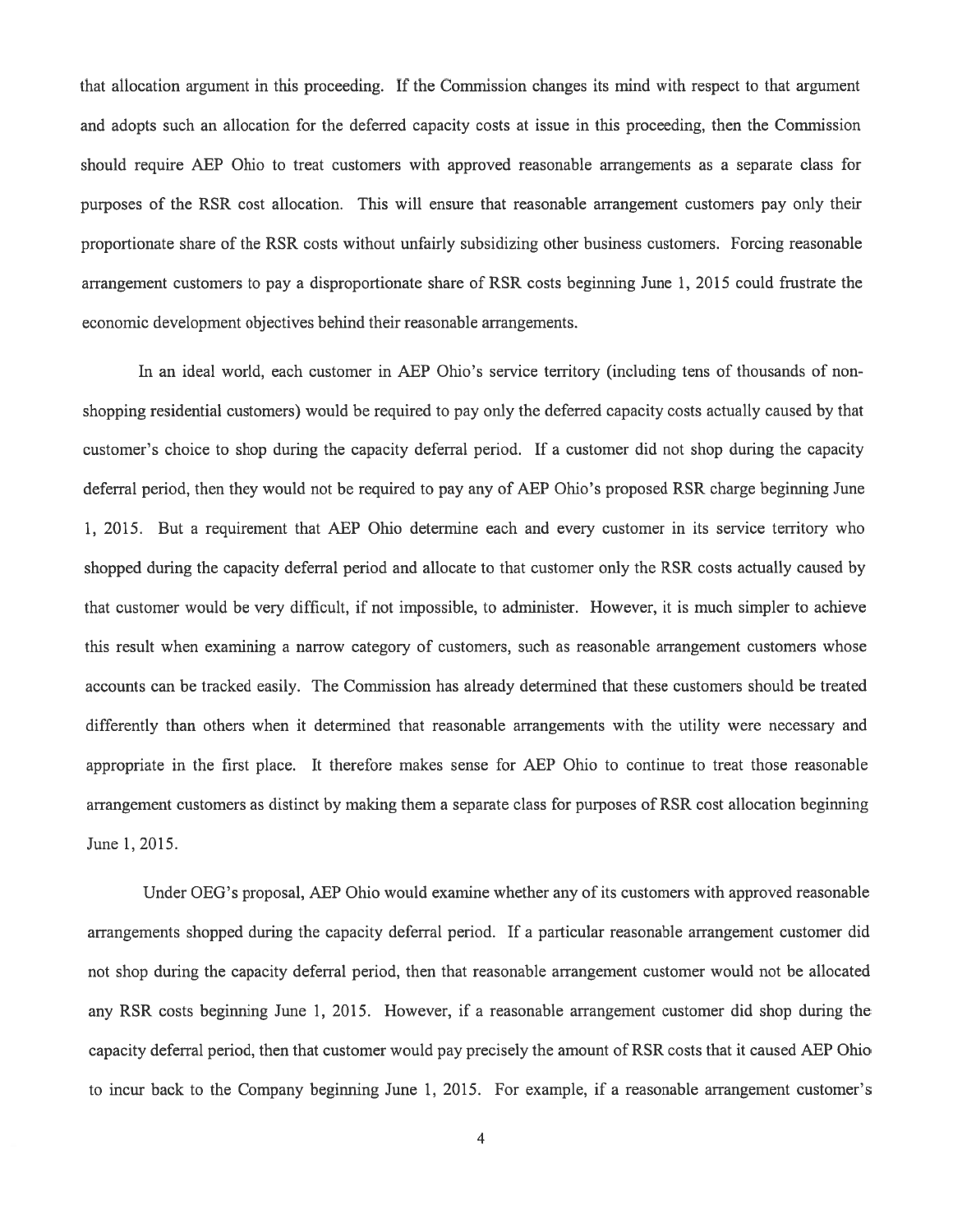decision to shop during the capacity deferral period caused AEP Ohio to incur \$3 million in deferred capacity costs, then the reasonable arrangemen<sup>t</sup> customer would be required to pay \$3 million in deferred capacity costs back to AEP Ohio with interest through the RSR charge beginning June 1, 2015.

Reasonable arrangemen<sup>t</sup> customers have carefully-negotiated contracts with AEP Ohio for good reason. Energy-intensive reasonable arrangemen<sup>t</sup> customers such as TimkenSteel are trade-exposed, with both national and international competition. Such customers must maintain their competitiveness and consequently, cannot afford to pay disproportionate charges to <sup>a</sup> utility. Hence, it is important that reasonable arrangemen<sup>t</sup> customers be allocated only the portion of RSR costs that they actually caused during the capacity deferral period. Forcing such customers to pay <sup>a</sup> disproportionate share of RSR costs caused by other business customers would undermine the economic development objectives behind their reasonable arrangements. Therefore, if the Commission determines that the RSR should be allocated to customer classes beginning June 1, 2015 based upon shopping statistics, the Commission should require AEP Ohio to treat customers with approved reasonable arrangements as <sup>a</sup> separate customer class for purposes of allocating the RSR costs.

Respectfully submitted,

Hartz<sup>e</sup> /

David F. Boehm, Esq. Michael L. Kurtz, Esq. Jody Kyler Cohn, Esq. BOERM, KURTZ & LOWRY 36 East Seventh Street, Suite 1510 Cincinnati, Ohio 45202 Ph: (513)421-2255 Fax: (513)421-2764 E-Mail: dboehm@BKLlawfirm.com mkurtz@BKLlawfirm.com jkyler@BKLlawfirm.com

#### December 1, 2014 COUNSEL FOR THE OHIO ENERGY GROUP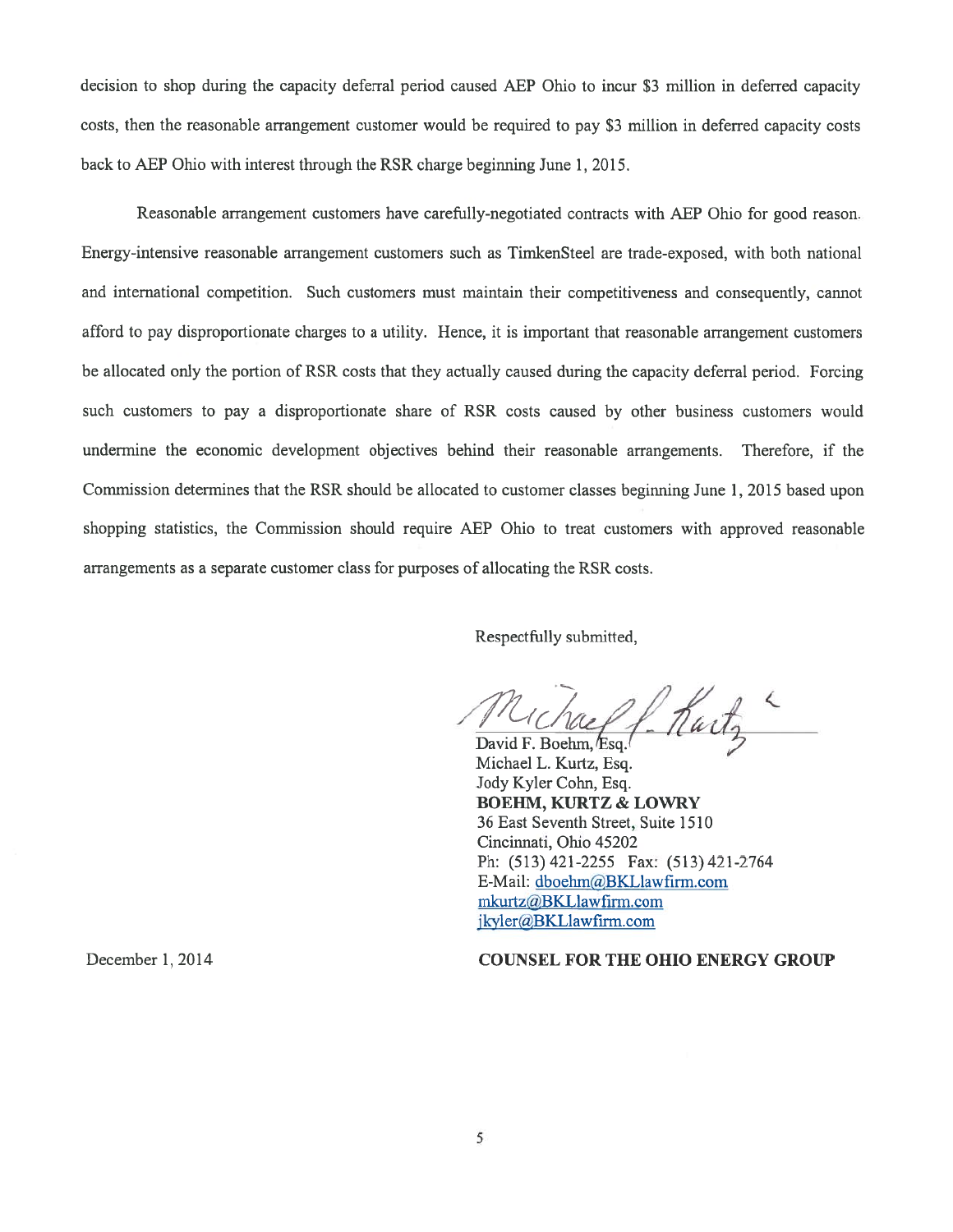#### CERTIFICATE OF SERVICE

<sup>I</sup> hereby certify that true copy of the foregoing was served by electronic mail (when available) or ordinary mail, unless otherwise noted, this  $1<sup>st</sup>$  day of December, 2014 to the following:

/  $\sim$ David F. Boehm, Esq.

Michael L. Kurtz, Esq. Jody Kyler Cohn, Esq.

OHIO POWER COMPANY YAZEN ALAMI 1 RIVERSIDE PLAZA, 29TH FLOOR COLUMBUS OH 43215

\*SMITH, CHERYL A MS. CARPENTER LIPPS & LELAND 280 N. HIGH STREET SUITE 1300 COLUMBUS OH 4308]

\*YU RICK, MARK TAFT STETTINUIS & HOLLISTER LLP 65 E. STATE STREET SUITE 1000 COLUMBUS OH 43215

\*SCOTT, TONNETTA Y MRS. OHIO ATTORNEY GENERAL 180 EAST BROAD STREET COLUMBUS OH 43215

\*STINSON, DANE BRICKER & ECKLER 100 SOUTH THIRD STREET COLUMBUS OH 432]5

\*COFFEY SANDRA PUBLIC UTILITIES COMMISSION OF OHIO 180 E. BROAD ST. COLUMBUS OH 43215

\*NOURSE, STEVEN T MR. AMERICAN ELECTRIC POWER SERVICE CORPORATION DIRECT ENERGY 1 RIVERSIDE PLAZA, 29TH FLOOR COLUMBUS OH 43215

\*BINGHAM, DEB J. MS. OFFICE OF THE OHIO CONSUMERS' COUNSEL lOW. BROAD ST., 18TH FL. COLUMBUS OH 43215

\*PETRUCCI, GRETCHEN L. MRS. VORYS. SATER, SEYMOUR AND PEASE 52 EAST GAY STREET, P.O. BOX 1008 COLUMBUS OH 432 16-1008

\*ORAHOOD, TERESA BRICKER & ECKLER LLP 100 SOUTH THIRD STREET COLUMBUS OH 43215-4291

\*HUSSEY REBECCA L MS. CARPENTER LIPPS & LELAND 280 PLAZA, SUITE 1300 280 N. HIGH STREET COLUMBUS OH 43215

\*PRITCHARD, MATTHEW R. MR. MCNEES WALLACE & NURICK 21 EAST STATE STREET #1700 COLUMBUS OH 43215

\*CLARK JOSEPH 21 E STATE ST 19TH FLOOR COLUMBUS OH 43215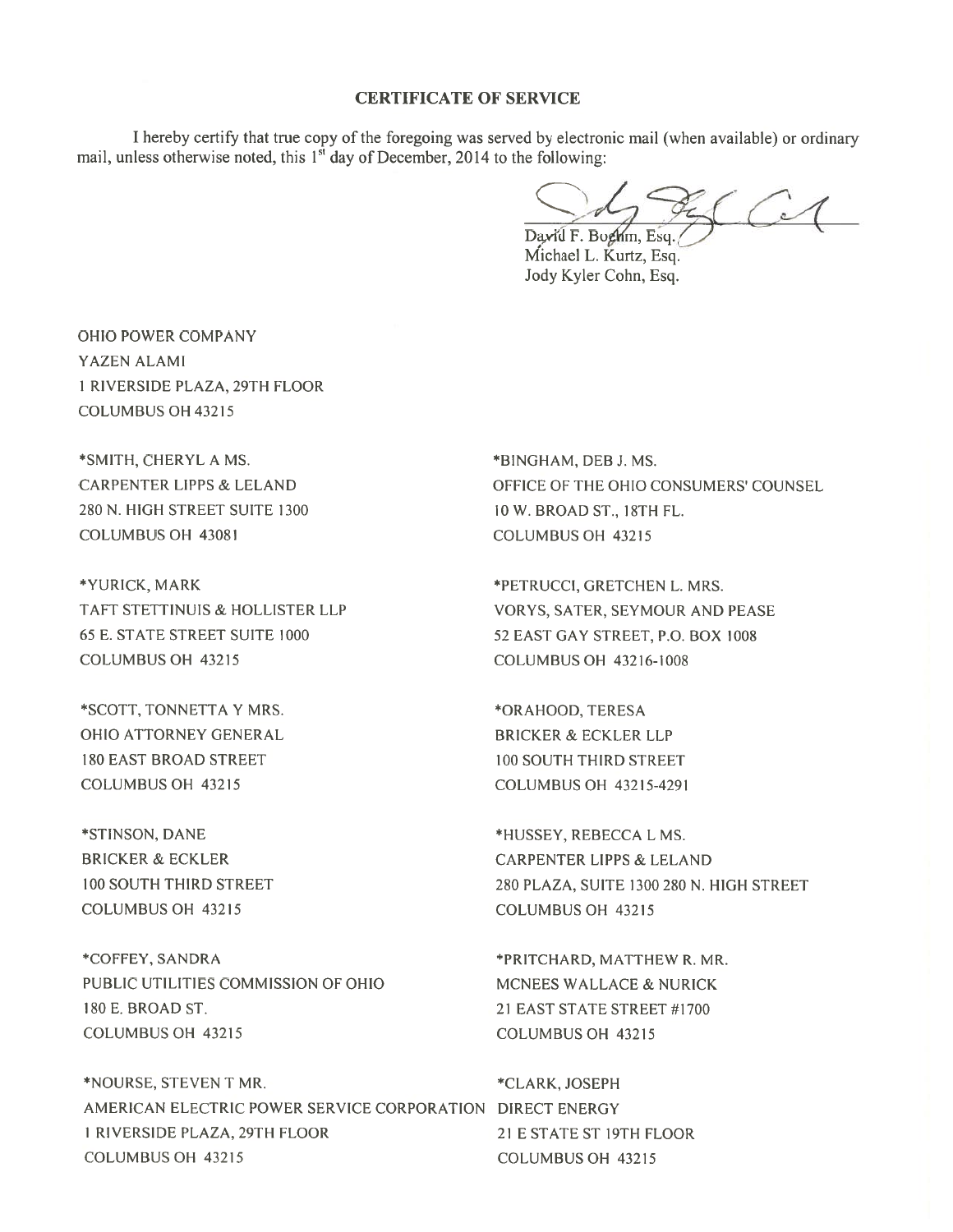OHIO HOSPITAL ASSOCIATION RICHARD L. SITES 155 E. BROAD STREET 15TH FLOOR COLUMBUS OH 432 15-3620

OMA ENERGY GROUP PRESIDENT ERIC BURKLAND 33 N HIGH ST COLUMBUS OH 43215

THE KROGER CO ENERGY MANAGER DENIS GEORGE 1014 VINE STREET CINCINNATI OH 45202

\*DARR, FRANK P MR. MCNEES, WALLACE & NURICK LLC 21 E. STATE STREET 17TH FLOOR COLUMBUS OH 43215

IEU OHIO SAMUEL C RANDAZZO MCNEES WALLACE & NURICK LLC FIFTH THIRD CENTER 21 EAST STATE ST 17TH FLOOR COLUMBUS OH 43215